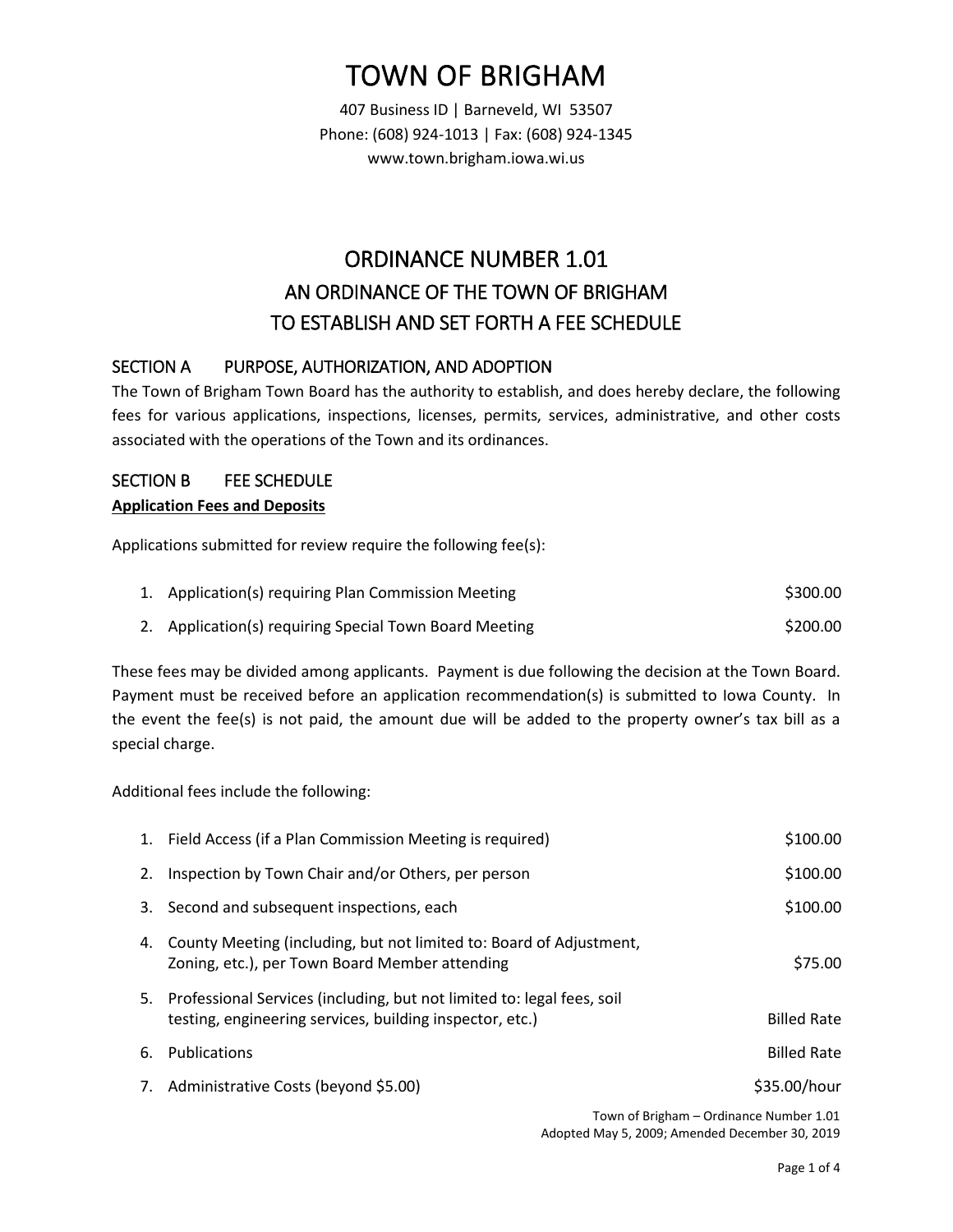#### 8. Final Driveway Inspection  $$75.00$

Additional fees (including, but not limited to, the additional fees listed above), will be billed to the applicant/agent listed on the application(s). If the fees are not paid, the amount due will be added to the property owner's tax bill as a special charge.

#### **Licenses and Permits**

#### *Alcohol Beverage Licensing*

| 1.                     | Class "A" Fermented Malt Beverage License (Sec. 125.25, Wis. Stats.)                                | \$100.00           |  |  |
|------------------------|-----------------------------------------------------------------------------------------------------|--------------------|--|--|
| 2.                     | "Class A" Intoxicating Liquor (including wine) License (Sec. 125.51(2),<br>Wis. Stats.)             | \$100.00           |  |  |
| 3.                     | "Class A" Cider Only License (Sec. 125.51(2)(e), Wis. Stats.)                                       | \$100.00           |  |  |
| 4.                     | Class "B" Fermented Malt Beverage License (Sec. 125.26, Wis. Stats.)                                | \$100.00           |  |  |
| 5.                     | "Class B" Intoxicating Liquor (including wine) License (Sec. 125.51(3),<br>125.51(3r), Wis. Stats.) | \$500.00           |  |  |
| 6.                     | "Class C" Wine License (Sec. 125.51(3m), Wis. Stats.)                                               | \$500.00           |  |  |
| 7.                     | <b>Temporary Class B License</b>                                                                    | \$10.00            |  |  |
| 8.                     | Publications                                                                                        | <b>Billed Rate</b> |  |  |
| <b>Other Licensing</b> |                                                                                                     |                    |  |  |
| 1.                     | Alcohol Beverage Operator License                                                                   | \$10.00            |  |  |
| 2.                     | Cigarette License                                                                                   | \$25.00            |  |  |
| Dog Licensing          |                                                                                                     |                    |  |  |
| 1.                     | Spayed/Neutered, each                                                                               | \$5.00             |  |  |
| 2.                     | Unaltered, each                                                                                     | \$10.00            |  |  |
| 3.                     | Kennel License (up to 12 dogs)                                                                      | \$35.00            |  |  |
|                        | Additional dog, each<br>а.                                                                          | \$3.00             |  |  |
|                        | 4. Late Fee (April 1 <sup>st</sup> or later), each                                                  | \$5.00             |  |  |

#### **Services**

| 1. Snowplow fees, including sand/salt, if necessary; minimum charge for |         |
|-------------------------------------------------------------------------|---------|
| first seven (7) minutes                                                 | \$35.00 |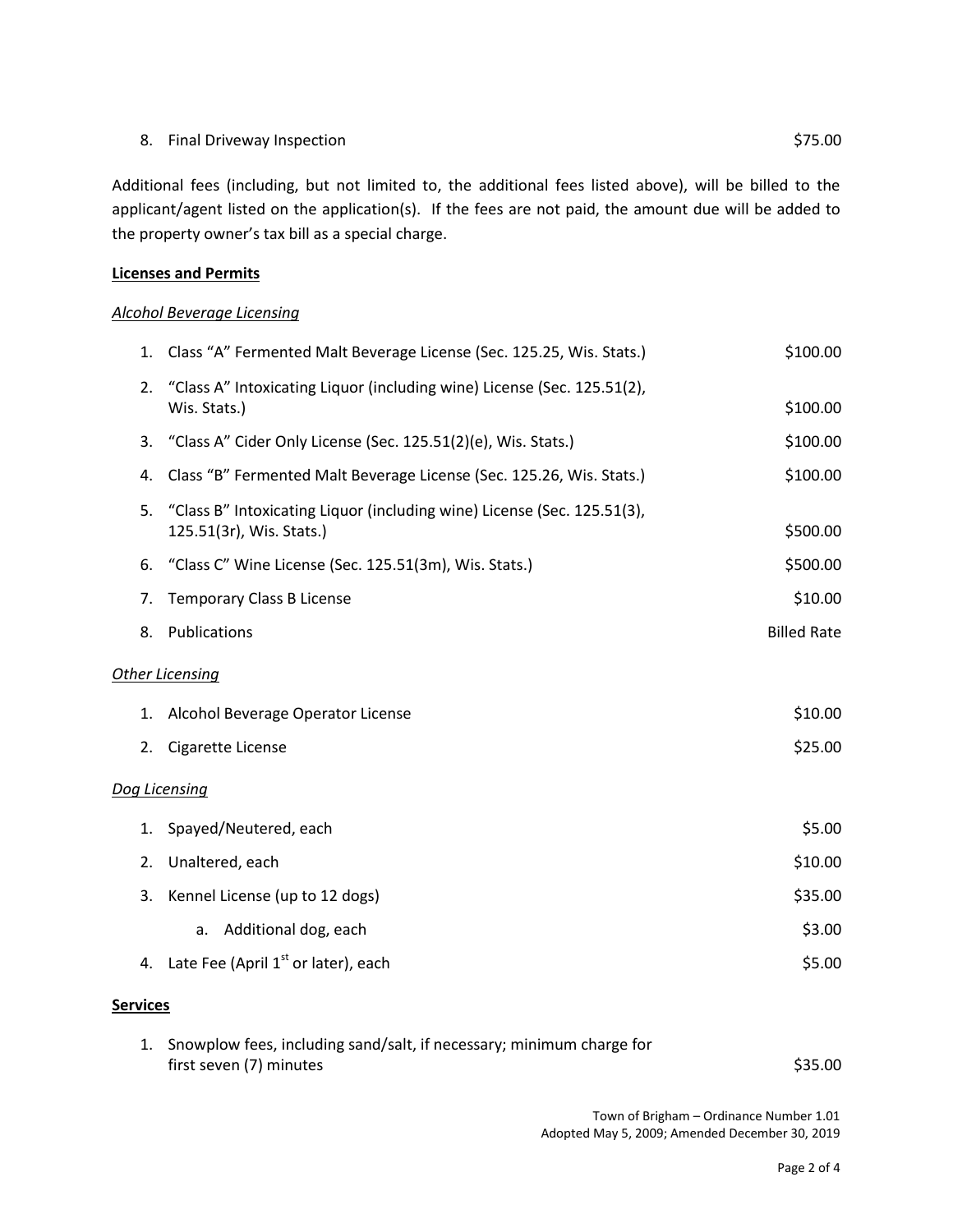|                                 | a. Additional minute, each                                        | \$5.00                               |  |  |  |
|---------------------------------|-------------------------------------------------------------------|--------------------------------------|--|--|--|
| 2.                              | Public Works charges, billed according to state and current rates | <b>Billed Rate</b>                   |  |  |  |
| <b>Administrative and Other</b> |                                                                   |                                      |  |  |  |
| 1.                              | Copies (black/white), per page                                    | \$0.25                               |  |  |  |
| 2.                              | Copies (color), per page                                          | \$0.50                               |  |  |  |
| 3.                              | Records request - delivered electronically                        | No fee                               |  |  |  |
| 4.                              | Records request – copied to CD                                    | \$5.00                               |  |  |  |
| 5.                              | Postage and Shipping                                              | Cost                                 |  |  |  |
| 6.                              | Application related to Broadband Expansion                        | No fee                               |  |  |  |
| 7.                              | Fireworks Permit, per day                                         | \$5.00                               |  |  |  |
| 8.                              | Late Fee, past due 30 days; compounded monthly                    | 1.50%                                |  |  |  |
| 9.                              | <b>NSF Check</b>                                                  | Cost                                 |  |  |  |
|                                 | 10. Real Estate Inquiry, per Tax Parcel                           | \$25.00                              |  |  |  |
|                                 | 11. Voter Registration Data                                       | $$25.00 + $5.00/1,000$ voter records |  |  |  |
|                                 | 12. Special Town Board Meeting                                    | \$200.00                             |  |  |  |

This Ordinance shall take effect upon passage by a majority vote of the members of the Town Board and publication as required by law.

The above and foregoing Ordinance was duly adopted at a meeting of the Town of Brigham Town Board on the 30<sup>th</sup> day of December, 2019.

#### **TOWN OF BRIGHAM**

Jason Carden, Town Chair

Jeffrey Zander, Town Supervisor

Jerry Davis, Town Supervisor

**ATTEST**

Megan Mieden, Clerk/Treasurer